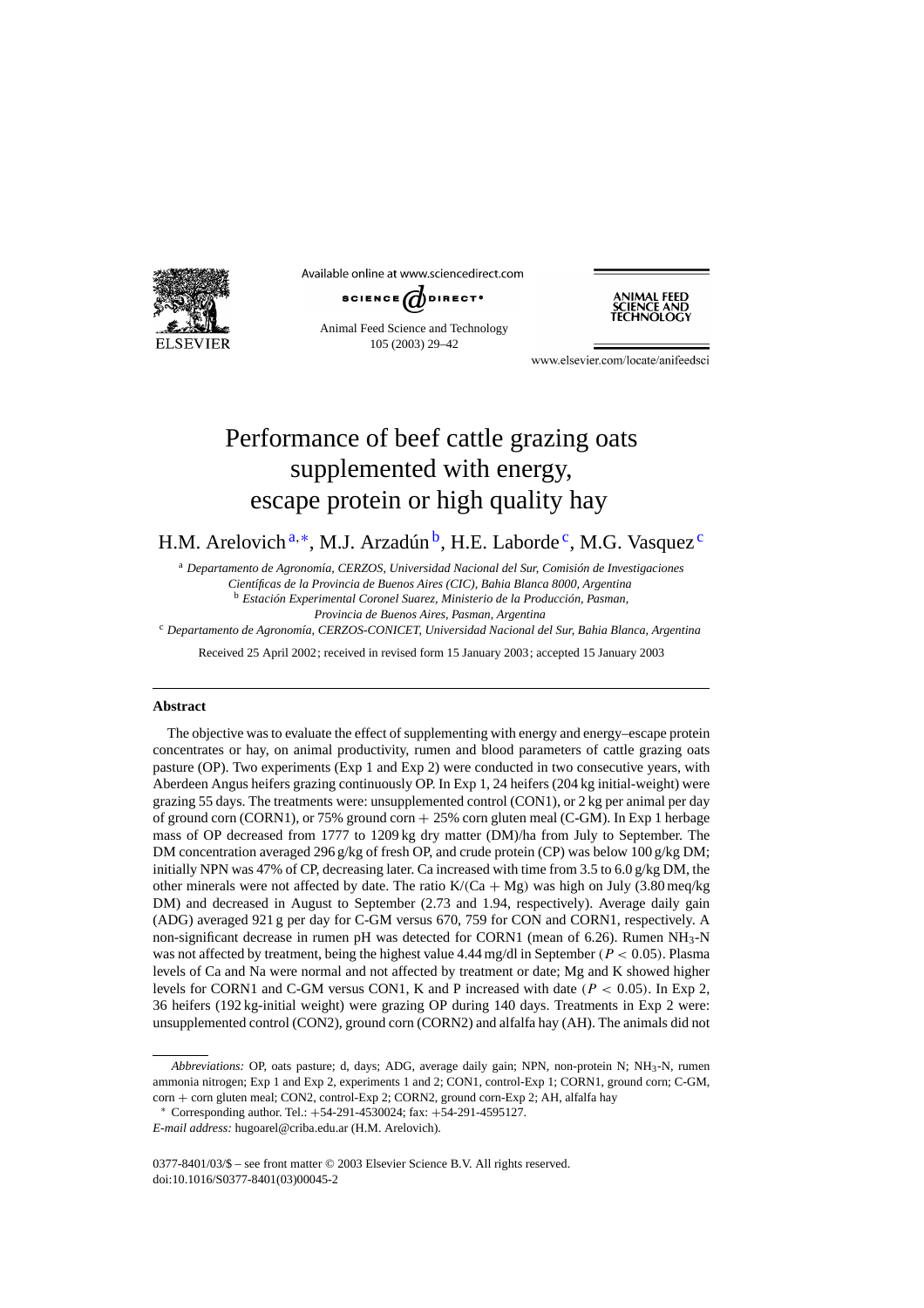reach the targeted intake level for supplements. Thus, daily intakes resulted 1.57 and 1.06 kg per animal for CORN2 and AH. In Exp 2, herbage mass was 1600–1700 kg/ha in May to September, decreasing in October. The lowest DM content was 20 g/kg of fresh OP in May to June, increasing in July. Initial CP was the highest (164 g/kg DM), it dropped in July increasing again in October; NPN content was 28% of CP in May, decreasing in October. Ca content raised from 3.6 g/kg DM in May to 6.0 g/kg DM in October. K decreased but Mg, P and Na have not changed their concentrations with time. The ratio K/(Ca + Mg) for OP was highest on May (6.23 meq/100 g DM), decreasing in October. ADG for CORN was  $872 g$ , higher ( $P < 0.05$ ) than  $718 g$  (CON2) or 781 g (AH). No differences were found for ruminal pH (mean  $= 6.8$ ); but for ruminal NH<sub>3</sub>-N the highest value was for AH (3.35 mg/dl), also varying with sampling date ( $P < 0.05$ ). Plasma levels of Ca and K decreased with time, being in July 8.76 and 19.22 mg/dl, respectively ( $P < 0.05$ ). Mg was not affected by either treatment or sampling date, P was higher for CORN2 =  $7.91$  mg/dl. Na levels were larger for CON2 and AH than for CON2, with 272, 282 and 256 mg/dl, respectively ( $P < 0.05$ ). Animal performance was improved by both energy and escape protein supplementation. However, treatments did not appear to modify to a great extent ruminal fermentation patterns or have any effect on blood mineral levels.

© 2003 Elsevier Science B.V. All rights reserved.

*Keywords:* Oats pasture; Supplementation; Cattle; Weight gain; Rumen parameters; Plasma minerals

## **1. Introduction**

Oat pastures (OP) are grazed by ruminants, particularly beef and dairy cattle in semiarid and subhumid Argentina. The grazing season runs from late fall until early spring (May, June, July, August and September in the southern hemisphere). Growing beef steers and heifers frequently graze winter annuals such as OP. Oat cropping is widespread because of simple cultivation procedure, rapid development, and high DM yield with proper management. Grazing of oats is also a common practice in other countries ([Wheeler, 1981\).](#page-13-0) An average daily gain of about 700 g is commonly expected for beef cattle grazing oats [\(Wheeler, 1981; Rosso and de Verde, 1992](#page-13-0)). However, regionally, many producers frequently find lower gains in cattle grazing oats at early maturity stages.

Fresh grasses usually exhibit low carbohydrate availability and high N content. At early maturity stages, a large proportion of this protein is non-protein N. Some research suggests that a low ratio of soluble carbohydrates to available N reduces the efficiency of N utilization by the ruminant ([Hogan and Weston, 1969; Beever, 1984; Elizalde and Santini, 199](#page-12-0)2). Besides energy:protein relationship, marginal mineral content can also limit productivity. Thus, Ca and Mg content in small grain forages affected performance and health in pregnant or lactating cows ([Grunes et al., 1984\).](#page-12-0) Under certain conditions, these forages may also be Ca and Mg deficient for rapidly growing heifers or steers.

Appropriate supplementation programs should reduce variability and improve overall performance of cattle grazing OP. Hays are commonly fed to beef cattle grazing OP regardless their quality. Producers believe that feeding hay would increase total DM intake for cattle grazing lush pastures. However, low quality and fibrous supplement would affect total nutrient intake, and may actually reduce total energy intake because critical rumen distention would be reached at lower intakes with fibrous foods. Therefore, supplemental feed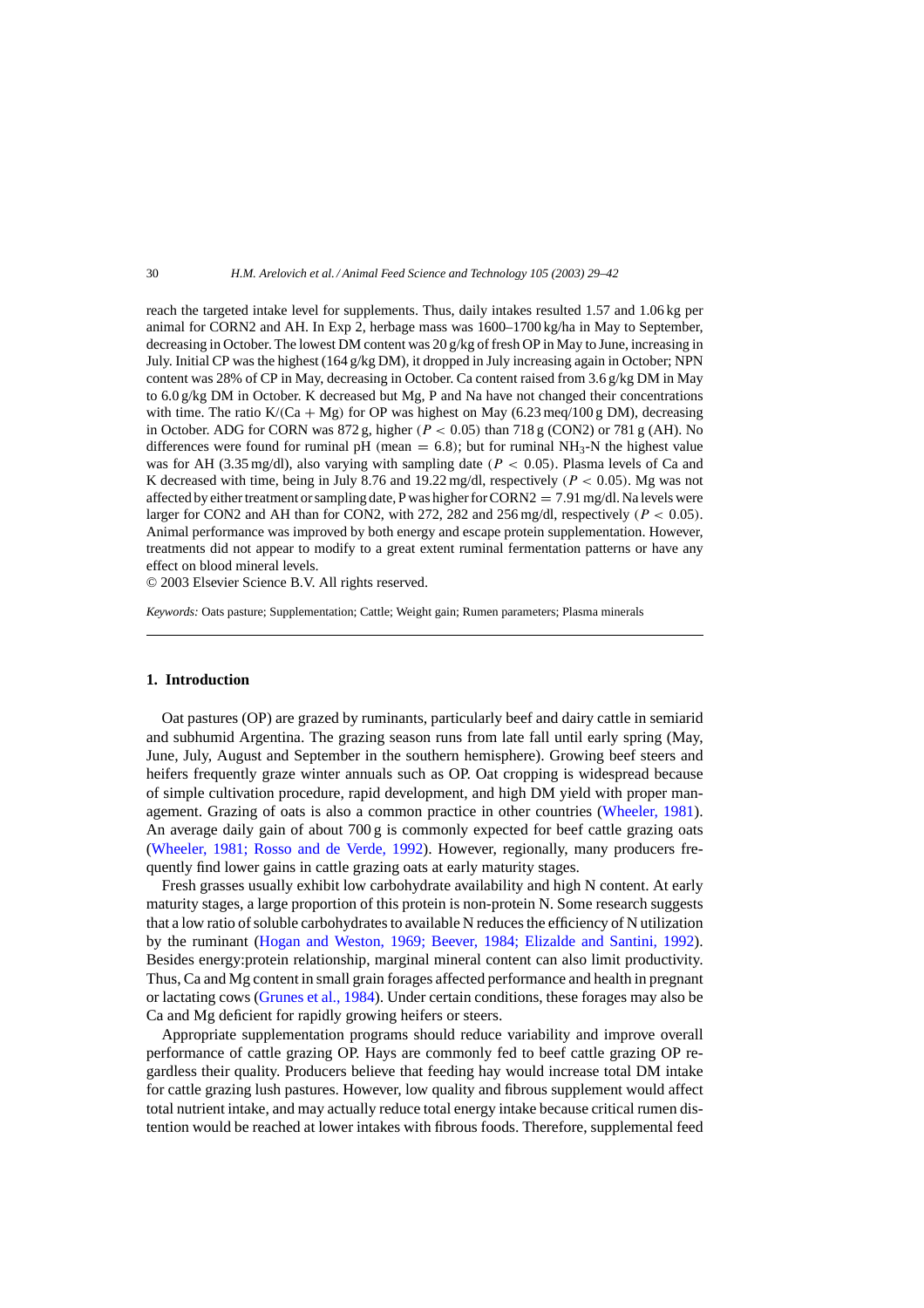quality and type of supplement should affect productivity of beef cattle grazing fresh oat pasture. We studied the effect of supplementing with hay, energy or energy–escape protein concentrates on animal productivity, and rumen and blood parameters of cattle grazing OP in two consecutive years.

## **2. Materials and methods**

Two experiments (Exp 1 and Exp 2) were conducted in 1992 and 1993 at Coronel Suarez Experimental Station at Pasman, Buenos Aires Province, Argentina (37°13′S, 62°11′W). Mean temperatures and precipitation of the months of May, June, July, August, September and October for both years as well as historical data was collected.

## *2.1. Pastures*

Similar cultivation practices were used to establish OP for both experiments. *Avena sativa* cv. *suregrain* was planted on March 1992 and *Avena sativa* cv. *cristal* in 1993. Dry matter (DM) availability was determined on 27 July, 11 August and 27 September for Exp 1, and 17 May, 15 June, 13 July, 9 August, 6 September and 4 October for Exp 2. A  $0.25 \text{m}^2$ quadrate was randomly thrown across each paddock at 15 sites per date. The plants were hand-clipped to 8 cm height and the resulting samples were dried in a forced-air oven at  $60^{\circ}$ C for 72 h, then, composited by date and ground to pass a 1 mm screen and saved for chemical analysis.

The samples were analyzed for DM, total crude protein (CP = g N/100 g DM  $\times$  6.25), NPN (by subtracting true protein from total CP) using macroKjeldahl N analysis and ash content [\(AOAC, 1984\);](#page-12-0) NDF and ADF [\(Goering and Van Soest, 1970\).](#page-12-0) The minerals Ca, Mg, Na and K were acid extracted from forage samples by wet digestion [\(AOAC, 1984\)](#page-12-0) and determined via plasma emission spectrophotometry (ICPS Shimadzu model 1000III). The K/(Ca + Mg) ratio expressed in meq/100 g DM was calculated in the OP samples, to study the relationship with Mg blood levels [\(Kemp and t'Hart, 1957\).](#page-12-0)

## *2.2. Experiment 1*

#### *2.2.1. Treatments and management*

Twenty four Aberdeen Angus heifers (204 kg initial body weight) grazed OP continuously during 55 days. The animals received energy and energy–escape protein concentrates as supplemental treatments. The heifers grouped by weight were randomly assigned to one of these treatments: (1) control (CON1), no supplement; (2) ground corn (*Zea mays*, CORN1) and (3) mixture of 75% ground corn  $+25%$  corn gluten meal (C-GM). This allocation kept animal weight similar among supplemental treatments.

The feed ingredients were ground and pelleted in a commercial feed mill. The pellets were 6 mm diameter. Supplements were fed at 09:00 h at a rate of 2 kg as fed per animal daily. The animals achieved the required intake levels rapidly. Both supplements were supplied in bunk feeders placed near the water supply facility in the corresponding grazing paddock. Chemical composition of supplements was determined by using the same procedures as for OP.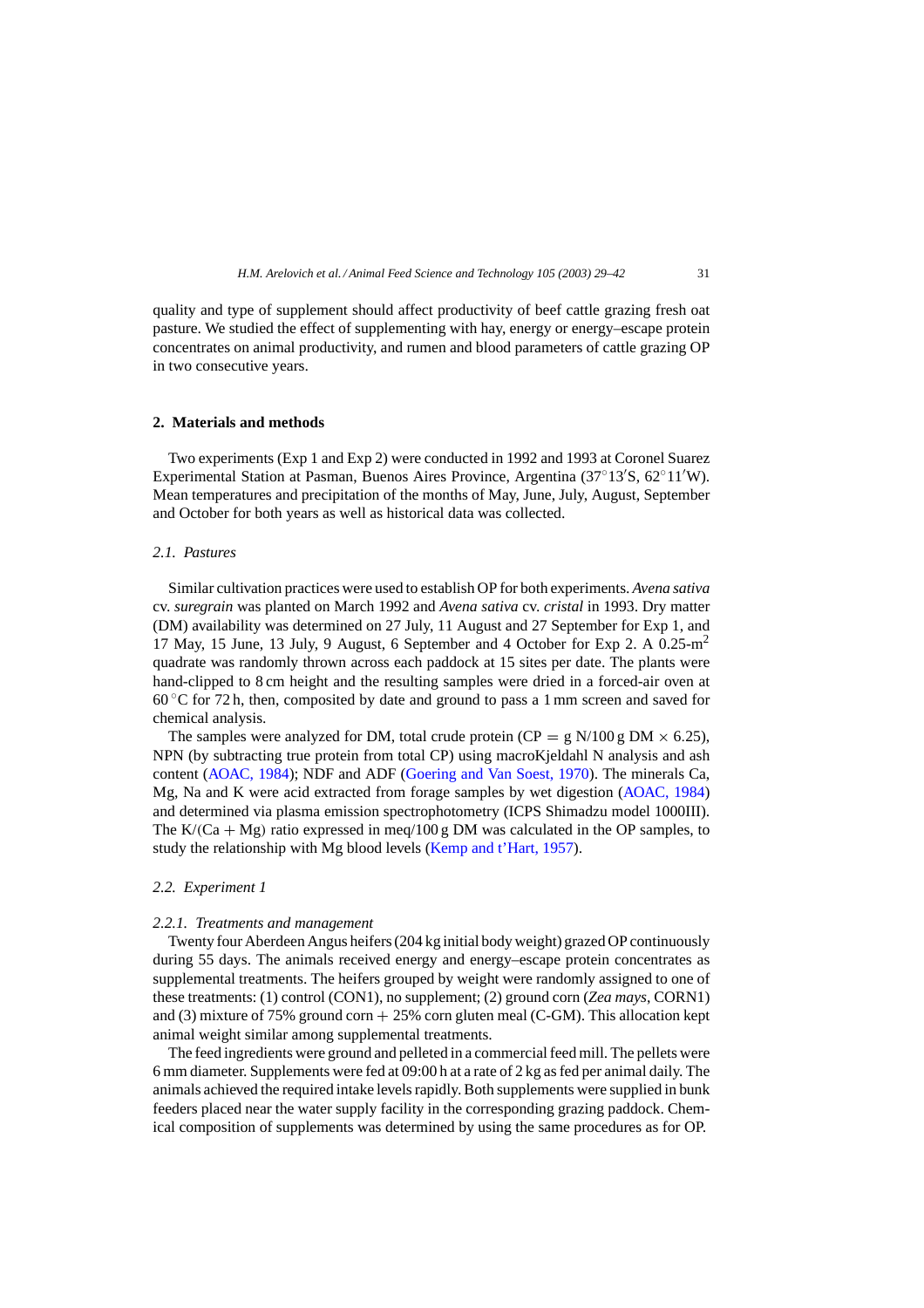There were three grazing paddocks (one per treatment) of about 4 ha each, isolated from the others by electric fencing. The three groups of animals with their corresponding treatments were rotated among paddocks every 10 days. This was done in attempt to remove any variations in DM availability and quality that would occur from potential differences in grazing behaviour, plant growth or micro-environmental conditions. At the beginning of the trial, all animals were treated with Ivermectin to prevent parasite infections.

## *2.2.2. Animal measurements*

Unshrunk initial and final body weights were recorded at 09:00 h. Samples of ruminal liquor and blood were obtained at 10:00 h from six randomly selected animals in each treatment. The same animals were sampled at each period. The sampling dates were: 18 August and 9 September. Ruminal fluid was obtained by applying vacuum to an esophageal tube fitted with a suction strainer and attached to a 500 ml flask. It was immediately filtered through four layers of cheesecloth and the pH was determined. To stop microbial activity, 50 ml of filtered fluid was acidified with 2 ml of a 6N HCl solution ([Merchen et al., 1986\).](#page-13-0) The samples were frozen until analyzed for NH3-N content, by phenyl–hypochlorite method [\(Broderick and Kang, 1980\).](#page-12-0) Blood was collected via jugular venipuncture from the same animals sampled for ruminal liquid at 10:00 h. The samples were allowed to clot at room temperature for 30 min, before centrifugation at  $2300 \times g$  for 15 min, and plasma was separated and frozen for mineral analysis. Blood plasma was analyzed for Ca, Mg, P, Na and K via plasma emission spectrophotometry (ICPS Shimadzu model 1000III).

#### *2.3. Experiment 2*

#### *2.3.1. Treatments and management*

In this experiment, the supplemental treatments were pelleted corn or high quality alfalfa hay (AH) with heifers grazing OP. Thirty Aberdeen Angus heifers with an average initial weight of 192 kg grazed OP during 140 days. The animals were assigned to one of these treatments: (1) control (CON2), no supplement; (2) ground corn (CORN2) and (3) alfalfa hay. The management and grazing practices of the animals were similar to those of previous experiment. Each paddock of about 4.5 ha was randomly assigned to each treatment, and the treatments were rotated among the paddocks every 10 days. DM availability of OP and chemical analysis were also analyzed following the same procedures as for Exp 1.

The supplement CORN2 was ground and pelleted corn grain as indicated in Exp 1. The supplement AH was alfalfa hay made in early vegetative stage. Then, AH bales were placed as long hay into feeders. Both supplements were offered on a daily basis at 09:00 h, at rate of 2 kg as fed per animal. Supplement intake for treatment groups was observed three times during the trial for 5 days, starting on 31 May, 29 June and 23 August. The chemical analysis performed for supplements were the same as for Exp 1.

### *2.3.2. Animal measurements*

Unshrunk initial and final body weights were recorded at 09:00 h before grazing. Samples of ruminal liquor and blood were obtained at 10:00 h from three randomly selected animals in each treatment. The sampling dates were: 26 May, 7 July, 18 August and 15 September;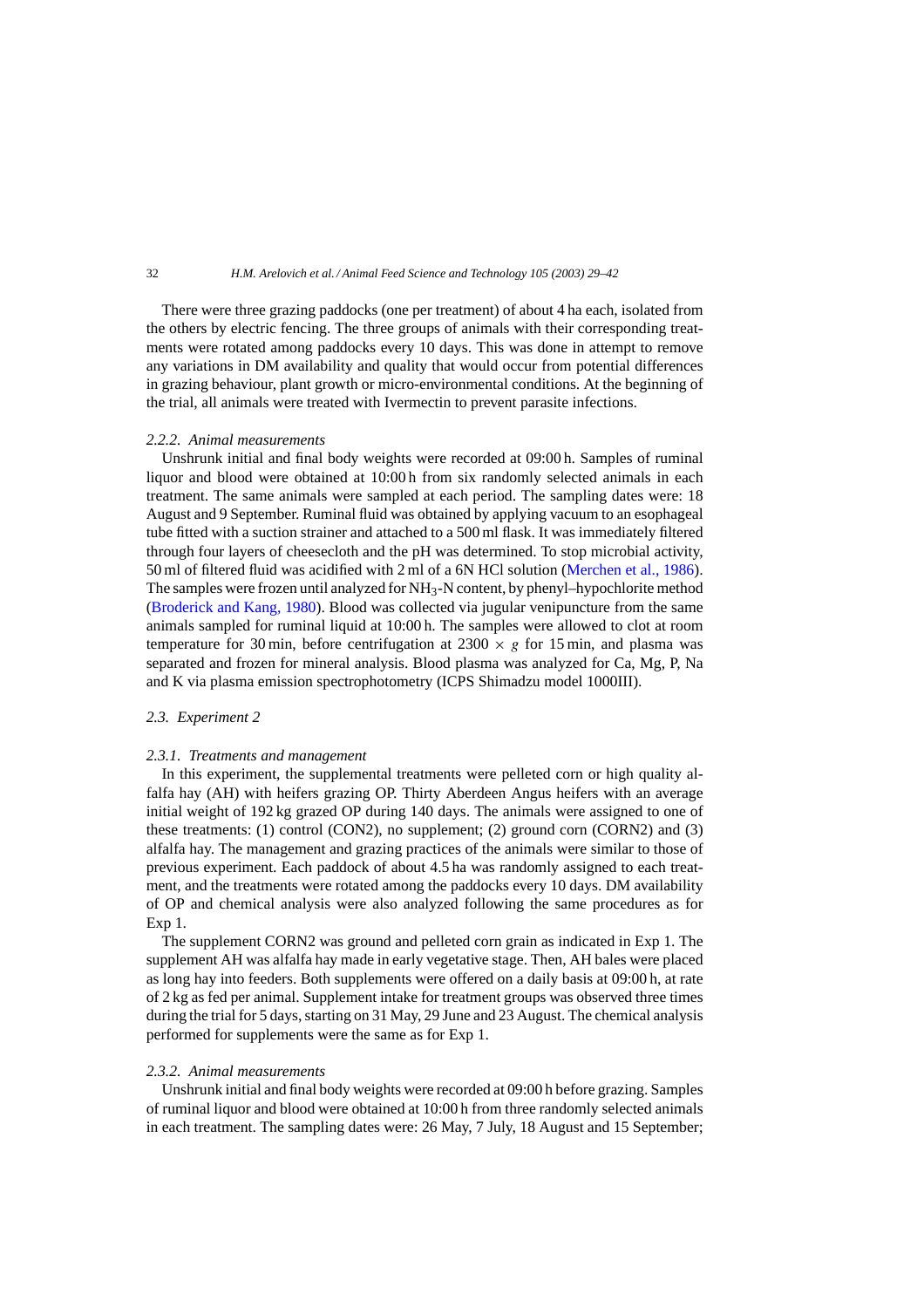the same procedures and analytical determinations described in Exp 1 were used for ruminal and blood samples, a determination of plasma P-content was also included.

#### *2.4. Statistical analysis*

Analysis of variance procedures for a completely randomized design were performed using the GLM procedure of [SAS \(1985\), f](#page-13-0)or both Exp 1 and Exp 2. For ADG data analysis of variance was performed and the effect of treatment were tested by using the residual error. Least square means were reported and *t*-test was used as the mean separation procedure. The model for rumen and blood data set included treatment, sampling date and the interaction; these effects were tested with the residual error. Least square means were compared using a *t*-test.

#### **3. Results**

Total rainfall from May through October was 380 mm in 1992 and 206 mm in 1993, compared with the 273 mm (40-year average). In 1993, a severe drought occurred in July (0.5 mm) and August (0 mm). July was particularly cold with mean monthly temperatures of 4.5 (1992) and 4.8  $\rm{°C}$  (1993) compared with 6.3  $\rm{°C}$  (40-year average). Low temperatures, low soil fertility and drought in 1993 may have limited DM yield of OP.

## *3.1. Experiment 1*

The herbage mass of OP decreased towards the end of the trial ([Table 1\).](#page-5-0) The values were 1777, 1425 and 1209 kg DM/ha in July, August and September, respectively. DM concentration was similar across sampling periods averaging 296 g/kg fresh OP. The CP content varied between 93 at the beginning and 89 g/kg DM for the last sampling date. The NPN content of OP was about 47% of CP, for the first sampling date and decreased later. The Ca content increased with time from 3.5 to  $6.0$  g/kg DM. Other minerals showed similar values through sampling dates. The average ratio  $K/(Ca + Mg)$  in OP was highest on July 23 (3.80) and decreased to 2.73 and 1.94 meq on 11 August and 7 September, respectively.

Supplements composition for Exp 1 is reported in [Table 2. T](#page-6-0)otal ADG, rumen and blood parameters for Exp 1 are shown in [Table 3.](#page-6-0) The total ADG for CON1, CORN1 and C-GM was: 670, 759 and 921 g per day, respectively, being only C-GM higher then the other two treatments ( $P < 0.05$ ). A non-significant numeric trend in ADG was shown by the animals in the treatment CORN1 as compared to CON1.

The lowest ruminal pH was 6.26 for CORN1, then pH increased with date reaching a value of 6.93 on 9 September. However, differences for either treatment or date were non-significant. Rumen NH3-N concentrations were currently low with a maximum of 4.44 mg/dl on 9 September ( $P < 0.05$ ), and no differences among treatments. Plasma levels of Ca and Na were not affected by treatment or date; Mg and K showed higher values for CORN1 and C-GM versus CON1; K also increased through sampling dates ( $P < 0.05$ ); P was significantly higher only for the second sampling date, with no differences among treatments.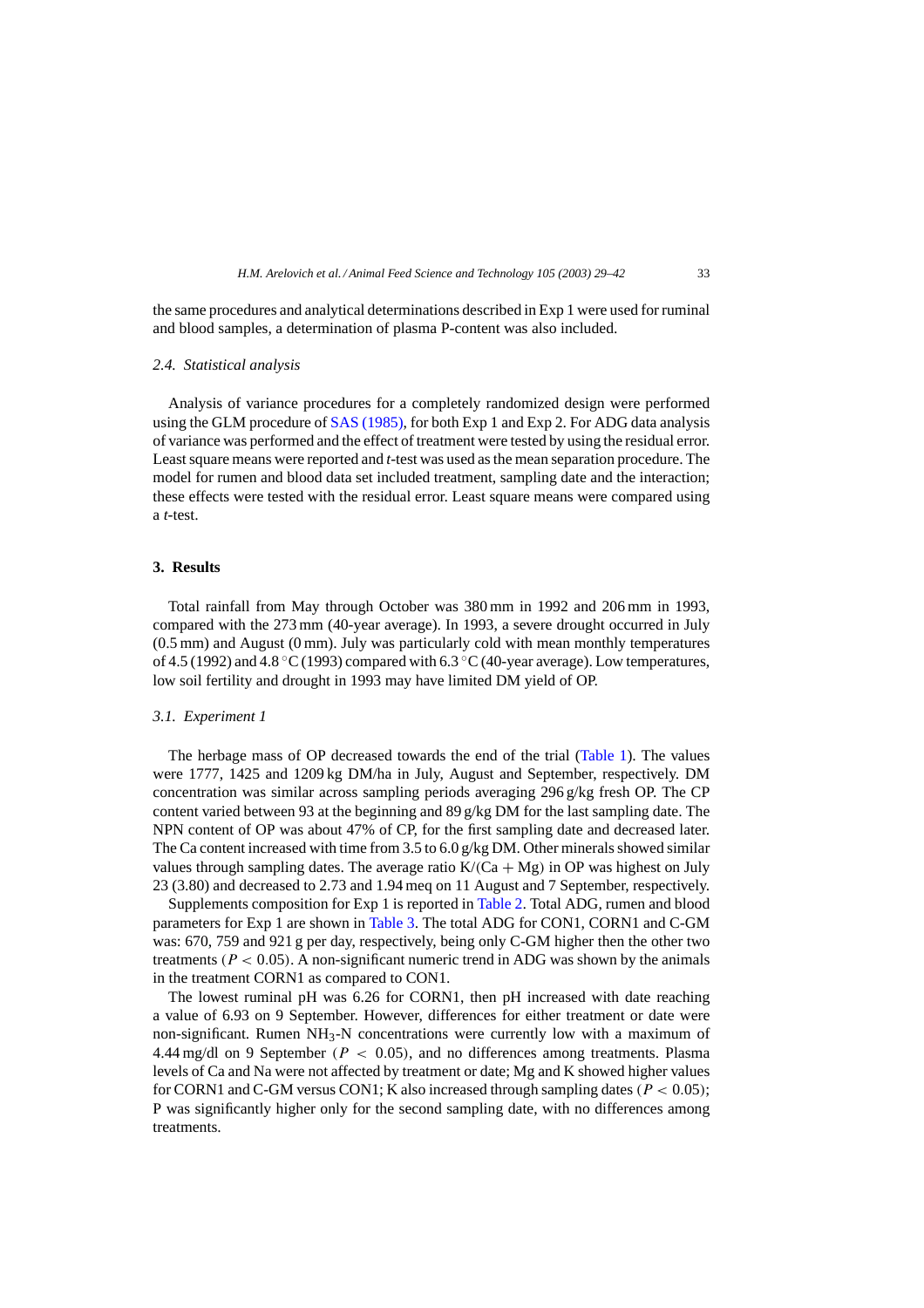<span id="page-5-0"></span>

| Itemb            | Experiment 1 |           |             | Experiment 2 |         |         |          |             |           |  |
|------------------|--------------|-----------|-------------|--------------|---------|---------|----------|-------------|-----------|--|
|                  | 23 July      | 11 August | 7 September | 17 May       | 15 June | 13 July | 9 August | 6 September | 4 October |  |
| Yield (kg/ha)    | 1777         | 1425      | 1209        | 1616         | 1630    | 1723    | 1649     | 1445        | 980       |  |
| DM(g/kg)         | 282          | 309       | 297         | 201          | 195     | 335     | 379      | 373         | 351       |  |
| Ash $(g/kg)$     | 97           | 100       | 153         | 105          | 104     | 110     | 124      | 131         | 138       |  |
| NDF(g/kg)        | 468          | 486       | 501         | 373          | 431     | 425     | 494      | 515         | 525       |  |
| ADF(g/kg)        | 240          | 245       | 326         | 182          | 196     | 191     | 241      | 262         | 277       |  |
| $CP$ (g/kg)      | 93           | 91        | 89          | 164          | 118     | 80      | 85       | 85          | 97        |  |
| $NPN$ ( $g/kg$ ) | 44           | 30        | 32          | 46           | 41      | 29      | 22       | 30          | 31        |  |
| Ca(g/kg)         | 3.5          | 4.3       | 6.0         | 3.6          | 4.2     | 4.5     | 5.4      | 6.1         | 6.0       |  |
| Mg(g/kg)         | 0.8          | 0.9       | 1.3         | 1.3          | 1.3     | 1.3     | 1.4      | 1.5         | 1.7       |  |
| P(g/kg)          | 1.9          | 2.1       | 1.8         | 2.3          | 2.2     | 1.5     | 2.1      | 2.1         | 2.6       |  |
| Na $(g/kg)$      | 0.3          | 0.4       | 0.4         | 0.2          | 0.2     | 0.2     | 0.2      | 0.2         | 0.2       |  |
| K(g/kg)          | 17.9         | 15.4      | 15.4        | 34.9         | 24.7    | 19.6    | 18.9     | 22.3        | 18.2      |  |
| $K/(Ca + Mg)^c$  | 3.80         | 2.73      | 1.94        | 6.23         | 3.99    | 3.03    | 2.51     | 2.67        | 2.12      |  |

| Table 1                                                                                                                     |  |  |
|-----------------------------------------------------------------------------------------------------------------------------|--|--|
| Oat pasture dry matter availability and nutrient composition on DM basis by sampling date for both experiments <sup>a</sup> |  |  |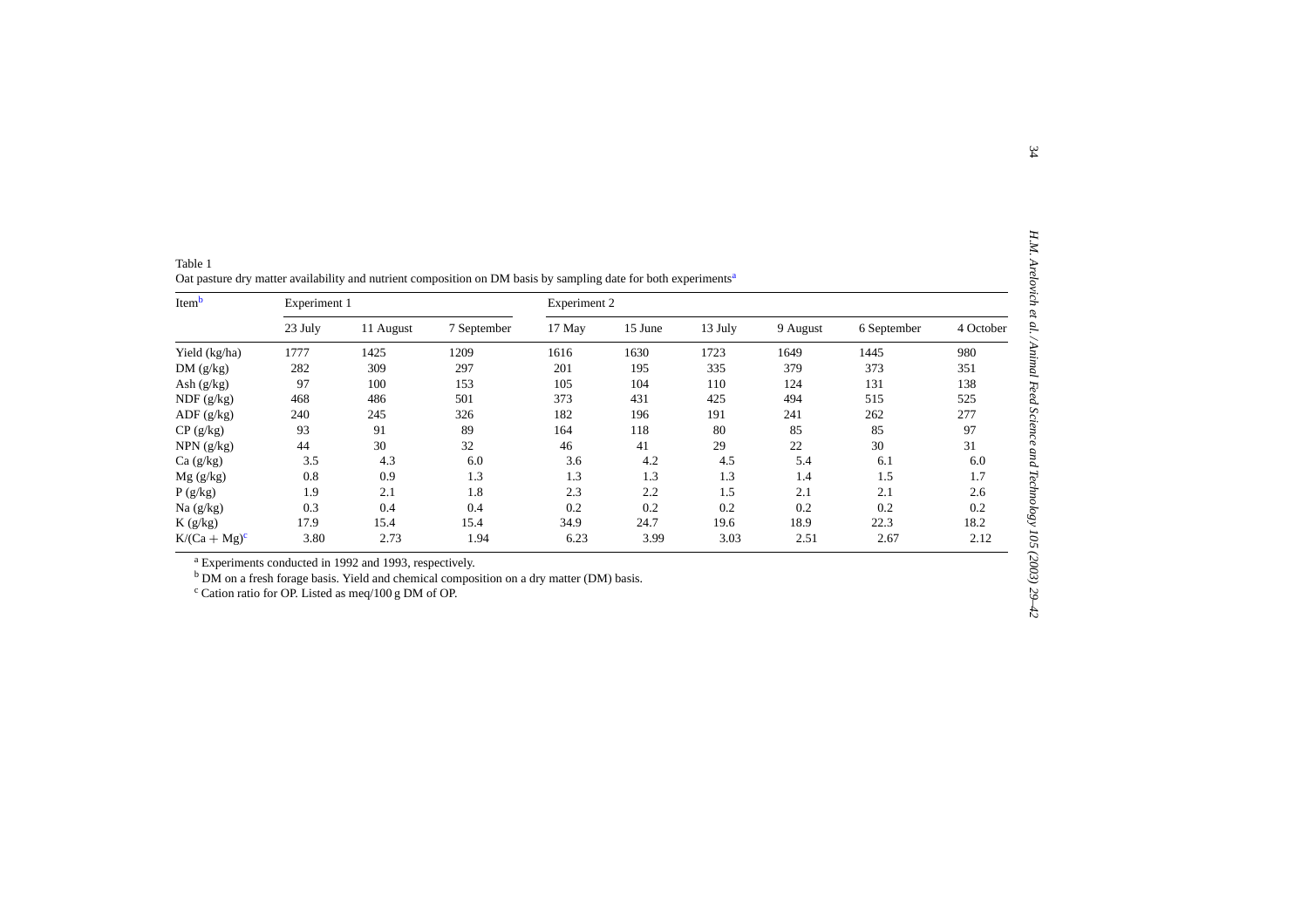| Item                  | Experiment 1       |             | Experiment 2       |                 |  |
|-----------------------|--------------------|-------------|--------------------|-----------------|--|
|                       | CORNI <sup>a</sup> | $C$ -GM $b$ | CORN2 <sup>a</sup> | AH <sup>c</sup> |  |
| DM content $(g/kg)^d$ | 878                | 885         | 953                | 942             |  |
| Ash $(g/kg)$          | 21                 | 24          | 24                 | 115             |  |
| ADF(g/kg)             | 34                 | 40          | 60                 | 266             |  |
| CP(g/kg)              | 87                 | 216         | 108                | 220             |  |
| Ca(g/kg)              | 0.1                | 0.5         | 0.3                | 11.5            |  |
| Mg(g/kg)              | 0.9                | 0.8         | 2.9                | 3.4             |  |
| P(g/kg)               | 2.2                | 2.7         | 6.5                | 3.2             |  |
| Na $(g/kg)$           | 0.1                | 0.8         | 0.1                | 0.6             |  |
| K(g/kg)               | 2.3                | 2.0         | 6.3                | 40.0            |  |

<span id="page-6-0"></span>Table 2 Nutrient composition of supplements on a DM basis in Experiments 1 and 2

<sup>a</sup> CORN1 and CORN2: 100% pelleted yellow corn grain.

 $b$  C-GM: 75% corn grain + 25% corn gluten meal (pelleted).<br><sup>c</sup> AH: 100% alfalfa hay.

<sup>d</sup> DM on a fresh forage basis.

#### *3.2. Experiment 2*

The herbage mass was almost constant from May to September, varying between 1600 and 1700 kg DM/ha, but decreased to 980 kg DM/ha in October [\(Table 1\).](#page-5-0) The DM concentration was lowest in May to June (about 200 g/kg of fresh OP), but increased very fast to 335 g/kg in July and stabilized towards the end of the experiment. Cell wall components were 373

#### Table 3

Average daily weight gain, rumen fluid parameters and mean plasma mineral concentration by treatment and sampling dates of beef cattle grazing oat pasture in experiment 1

| Item                               | Treatment <sup>a</sup> |                   |                    | S.E.M. | Date      |                    | S.E.M. |
|------------------------------------|------------------------|-------------------|--------------------|--------|-----------|--------------------|--------|
|                                    | CON1                   | <b>CORN1</b>      | $C$ -GM            |        | 18 August | 9 September        |        |
| Initial weight (kg)                | 209                    | 201               | 205                | 8.5    |           |                    |        |
| Total ADG (g per day) <sup>b</sup> | 670 a                  | 759 a             | 921 <sub>b</sub>   | 23.6   |           |                    |        |
| Rumen                              |                        |                   |                    |        |           |                    |        |
| pH                                 | 7.03                   | 6.26              | 7.00               | 0.41   | 6.60      | 6.93               | 0.34   |
| $NH_3-N$ (mg/dl)                   | 2.92                   | 4.09              | 3.20               | 0.58   | 2.36a     | 4.44 b             | 0.48   |
| Plasma $(mg/dl)$                   |                        |                   |                    |        |           |                    |        |
| Ca                                 | 11.66                  | 10.80             | 12.98              | 0.89   | 10.83     | 12.80              | 0.73   |
| Mg                                 | 1.69a                  | 2.61 <sub>b</sub> | 2.90 <sub>b</sub>  | 0.18   | 2.29      | 2.51               | 0.14   |
| P                                  | 8.62                   | 8.53              | 9.08               | 0.93   | 7.28a     | 10.20 <sub>b</sub> | 0.75   |
| K                                  | 14.77 a                | 17.48 h           | 18.09 <sub>b</sub> | 1.15   | 14.60a    | 18.96 <sub>b</sub> | 0.94   |
| Na                                 | 249                    | 275               | 282                | 15.16  | 256       | 281                | 12.40  |

Letters a, and b denote that row means within treatment or dates are different ( $P < 0.05$ ).

<sup>a</sup> Treatments in experiment 1: CON1: unsupplemented control; CORN1: 100% pelleted yellow corn grain; C-GM: 75% corn grain  $+ 25%$  corn gluten meal (pelleted).<br><sup>b</sup> Total ADG between initial and final live weights.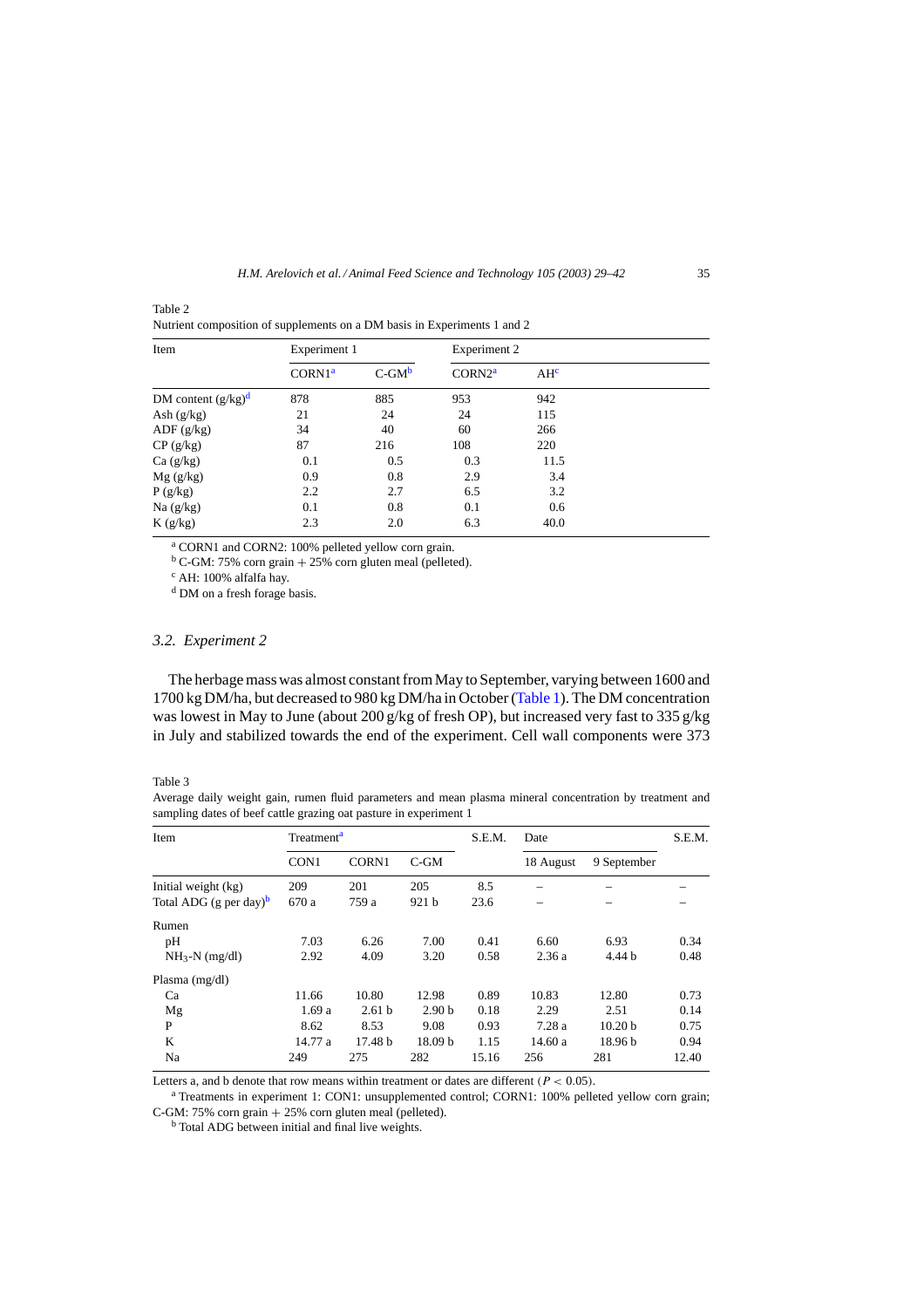and 525 g/kg (NDF) and 182 and 277 g/kg of DM (ADF) for May and October, respectively. The CP values dropped from 164 g/kg at the beginning of grazing season to 80 g/kg in July, increasing again in October to 97 g/kg DM. The NPN represented a 28% of the total CP in May; then, with advancing season NPN decreased, still accounting for an elevated portion of total CP.

The Ca content increased from  $3.6 \frac{\text{g}}{\text{kg}}$  DM in May to  $6.0 \frac{\text{g}}{\text{kg}}$  DM in October; K decreased from 34.9 g/kg DM in May to 18.2 g/kg DM in early October. The Mg, P and Na contents did not vary much through sampling dates. The ratio  $K/(Ca + Mg)$  of OP was highest on 17 May (6.23), decreasing progressively to 2.12 meq/100 g DM on 4 October.

The chemical composition for the supplements CORN2 and AH in Exp 2 are reported in [Table 2.](#page-6-0) The supplement AH resulted a 22% CP high quality hay. The daily average intake for both supplements was below the intended level, resulting 1.57 and 1.06 kg DM per animal for CORN2 and AH, respectively. Diminished consumption of CORN2 could be attributed to processing of grain with a higher moisture content than usual, which may have affected palatability.

The data for total ADG, rumen and blood parameters are presented in Table 4. Total ADG was: 718, 872 and 781 g per day for CON2, CORN2 and AH, respectively, being higher for CORN2 ( $P < 0.05$ ). No significant differences were found for rumen pH either by treatment or date. Ruminal NH<sub>3</sub>-N was found to be higher ( $P < 0.05$ ) for AH with a concentration of 3.35 mg/dl, it was also different ( $P < 0.05$ ) among dates with values of 2.82, 1.15 and 3.73 mg/dl for CON2, CORN2 and AH, respectively.

Plasma concentration levels of Ca and K were not affected by treatment, however both decreased with time. The highest values were detected in the first sampling date: 8.76 and

| Item                                   | Treatment <sup>a</sup>                |                   |                   | S.E.M. | Date   |                    |                   | S.E.M. |
|----------------------------------------|---------------------------------------|-------------------|-------------------|--------|--------|--------------------|-------------------|--------|
|                                        | CORN <sub>2</sub><br>CON <sub>2</sub> |                   | AΗ                |        | 7 July | 18 August          | 25 September      |        |
| Initial weight (kg)                    | 190                                   | 193               | 197               | 10.3   |        |                    |                   |        |
| Total ADG (g)<br>per day) <sup>b</sup> | 718 a                                 | 872 b             | 781 a             | 50.5   |        |                    |                   |        |
| Rumen                                  |                                       |                   |                   |        |        |                    |                   |        |
| pH                                     | 7.01                                  | 6.77              | 6.84              | 0.13   | 6.83   | 6.75               | 7.03              | 0.13   |
| $NH_3-N$ (mg/dl)                       | 2.20                                  | 2.17a             | 3.35 <sub>b</sub> | 0.20   | 2.82a  | 1.15 <sub>b</sub>  | 3.73c             | 0.20   |
| Plasma $(mg/dl)$                       |                                       |                   |                   |        |        |                    |                   |        |
| Ca                                     | 8.29                                  | 6.75              | 7.14              | 0.58   | 8.76 a | 6.68 <sub>b</sub>  | 6.74 <sub>b</sub> | 0.58   |
| Mg                                     | 2.77                                  | 2.74              | 2.43              | 0.15   | 2.92   | 2.51               | 2.52              | 0.15   |
| P                                      | 6.17 a                                | 7.91 <sub>b</sub> | 5.57 a            | 0.43   | 5.04a  | 7.34 <sub>b</sub>  | 7.27 <sub>b</sub> | 0.43   |
| K                                      | 13.00                                 | 14.39             | 12.39             | 1.16   | 19.22a | 10.61 <sub>b</sub> | 9.94 <sub>b</sub> | 1.16   |
| Na                                     | 272a                                  | 282 a             | 256 b             | 7.96   | 264    | 270                | 276               | 7.96   |

Average daily weight gain, rumen fluid parameters and mean plasma mineral concentration by treatment and sampling dates of beef cattle grazing oat pasture in experiment 2

Letters a, b, and c denote that row means within treatment or dates are different ( $P < 0.05$ ).

<sup>a</sup> Treatments in experiment 2: CON2: unsupplemented control; CORN2: 100% pelleted yellow corn grain; AH: 100% alfalfa hay.

<sup>b</sup> Total ADG between initial and final live weights.

Table 4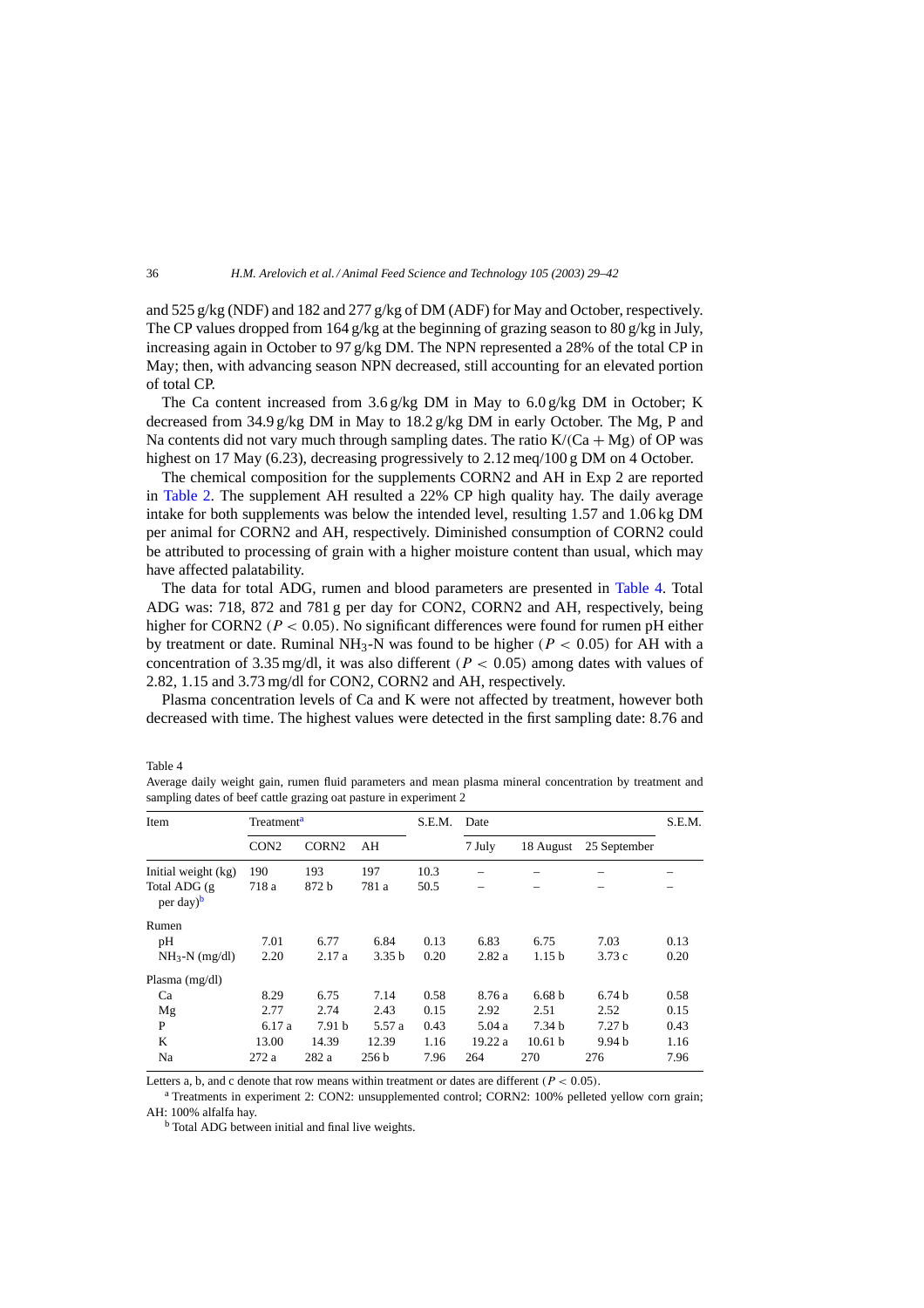19.22 mg/dl for Ca and K, respectively ( $P < 0.05$ ). Blood levels of Mg were not affected by either treatment or sampling date. P was found to be highest for CORN2: 7.91 mg/dl, and lowest in the first sampling date:  $5.04 \text{ mg/dl}$  ( $P < 0.05$ ). Plasma Na levels did not change with time, however, they were different between treatments: 282 versus 256 mg/dl for CORN2 and AH, respectively ( $P < 0.05$ ).

## **4. Discussion**

#### *4.1. Forage availability and composition*

Although monthly mean precipitation was almost 180 mm lower in 1993 and it could have affected DM content and composition, it did not appear to influence DM yield of OP. Maximum animal growth rate could be reached with 750–1000 kg DM/ha with a forage digestibility of 50–60% [\(Duble et al., 1971\).](#page-12-0) Between 900 and 1300 kg DM/ha of standing forage, calves grazing continuously would achieve about 90% of their potential DM con-sumption [\(NRC, 1987\).](#page-13-0) According to these reports DM availability did not appear to limit voluntary consumption in these trials.

We also assume that DM content of OP was not a primary constraint for animal performance. Cow intake grew linearly when DM content of pasture increased from 120 to 220 g/kg of fresh forage, with no further increase for higher DM values [\(Vèrité and Journet,](#page-13-0) [1970\).](#page-13-0) Only in Exp 2, DM values were around 200 g/kg in the first two dates, all the other DM values were over 220 g/kg. Additionally, pasture DM concentration may depend on the climatic conditions of each year. Water stress decreases plant growth but DM concentration increases at equivalent development stages [\(Nelson and Volenec, 1995\).](#page-13-0) The DM content for both experiments was over 300 g/kg fresh OP since mid July, but in a previous trial with more intense precipitation the DM content resulted lower [\(Arelovich et al., 1999\).](#page-12-0)

The CP content of OP was below expected values and likely marginal to sustain high growing rates in both experiments ([NRC, 1996\).](#page-13-0) Many authors reported higher CP levels for small grains pastures, either with or without fertilization [\(Hogan and Weston, 1969; Croy,](#page-12-0) [1983; Fay et al., 1991; Elizalde and Santini, 1992\)](#page-12-0). Poor soil N may have contributed to low CP content of OP; but it can also be a consequence of advanced plant maturity because of deficient rainfall.

Usually, fresh forages have a high content of soluble protein (100–300 g/kg); a large proportion of this soluble N is NPN ([Beever, 1984; Van Vuuren et al., 1991; Elizalde and](#page-12-0) [Santini, 1992\).](#page-12-0) We found that NPN averaged 38.5 and 31.4% of total CP in Exp 1 and Exp 2, respectively. The NPN seems independent of total CP content, since for the highest CP values NPN remained proportionally lower. In a different location, [Elizalde and Santini](#page-12-0) [\(1992\)](#page-12-0) reported that soluble N fraction for OP was 48.4% of total CP, and CP values ranged from 231 to 103 g/kg of DM from May to October. Geographic location and environmental factors may affect substantially N content and relationship between N fractions in OP.

Cell wall components increased towards the end of grazing period in September and October, as previously observed for small grain forages ([Cherney and Marten, 1982; Elizalde](#page-12-0) [and Santini, 1992\).](#page-12-0) Previously reported mean mineral contents for OP from March through September were: 3.7, 1.7, 34.4 and 0.6 g/kg DM for Ca, Mg, K and Na, respectively [\(Fay](#page-12-0)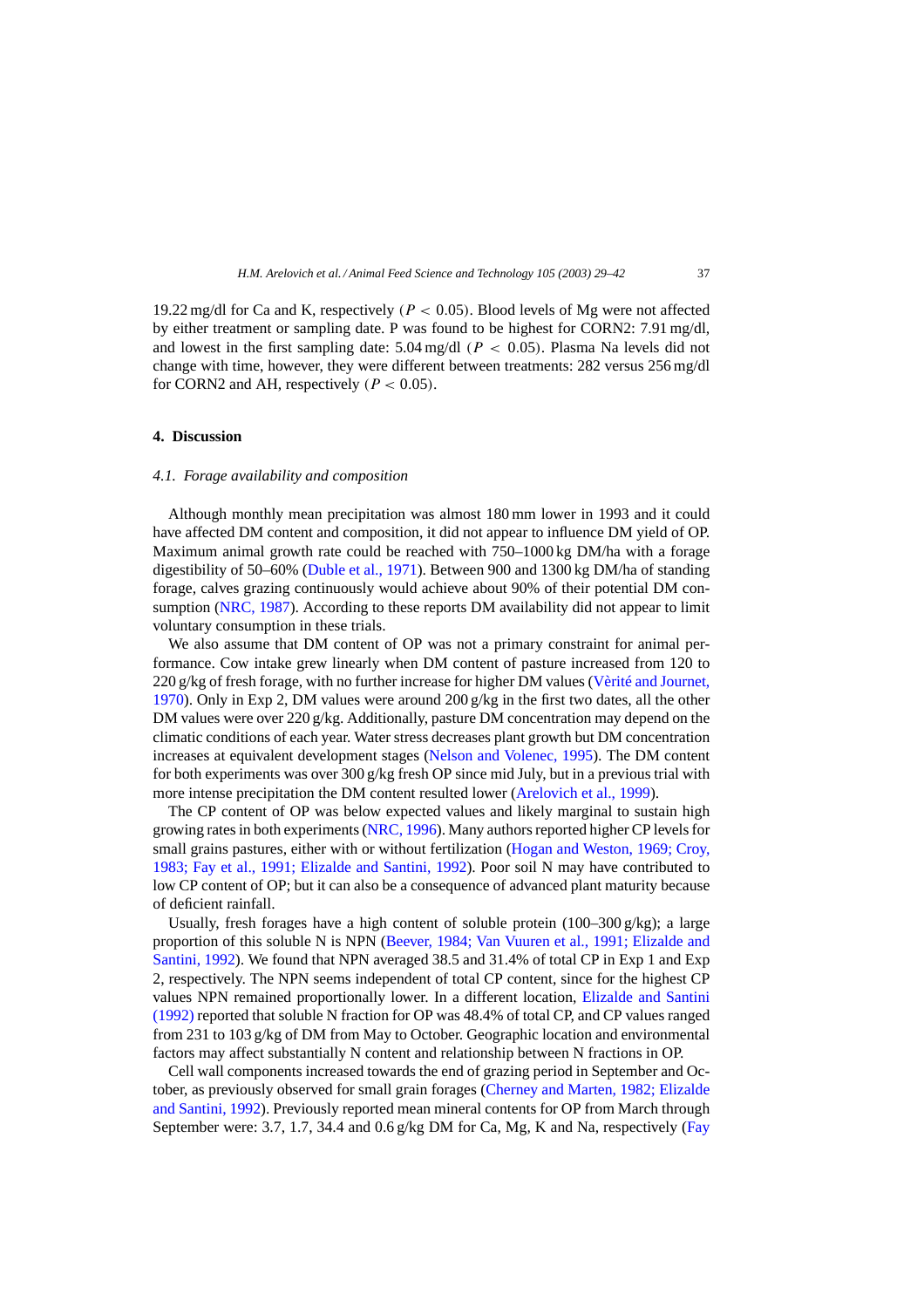[et al., 1991\).](#page-12-0) Except for Ca, these values were higher than the average from both experiments: 4.8, 1.2, 19.7 and 0.3% g/kg DM for Ca, Mg, K and Na, respectively. As with major fractions, mineral concentration would vary with time and location. The P concentration in OP averaged 2.0 g/kg DM with low variability for both studies. According to the suggested minimum values of [NRC \(1996\)](#page-13-0) except for Na content, the average concentration of reported minerals should not limit animal growth. However, changes in relative proportions of some of these minerals in a particular period of the grazing season may cause complex mineral interactions, altering digestion and absorption patterns and affecting animal performance.

Hypocalcemia and hypomagnesemia may affect lactating cows grazing small grain lush pastures under certain conditions, but, they are uncommon in young growing animals [\(Grunes et al., 1984\)](#page-12-0). Nevertheless, similar conditions may induce a subclinical mineral deficiency. If so, it would reduce growth rate by either directly affecting the mineral requirements or impairing the rumen digestion. When the ratio  $K/(Ca + Mg)$  exceeds 3.0 meq, the incidence of hypomagnesemia increases in a cow herd by more than 15% ([Minson, 1990\).](#page-13-0) In the present study, the ratio  $K/(Ca + Mg)$  decreased with advance of plant maturity. It was above 3.0 meq in July; and May, June and July for Exp 1 and Exp 2, respectively. Therefore, during these months there were conditions in OP that could trigger a decrease in blood Mg.

#### *4.2. Animal performance*

The type of supplement affected animal performance. Animals grazing continuously on lush pastures probably eat small and erratic amounts of hay offered ad libitum regardless of hay quality. In Exp 2, AH offered ad libitum did not significantly improved ADG. However, a larger intake was observed with CORN2, which induced a significant 21% increase in ADG. Similarly, intake of poor quality hay was only 0.41–0.78 g hay DM/kg of metabolic weight for calves and steers respectively, when grazing OP; however, ADG was 948 g per day [\(Arzadún et al., 1989\).](#page-12-0)

When hay is similar or lower in quality than the pasture, the supplement may actually depress rather than stimulate animal performance. A study with steers grazing wheat pasture also indicated that voluntary intake of low quality roughages was not significant, and did not affect live or carcass weight [\(Mader et al., 1983\)](#page-12-0). Besides, the same hays have not altered ruminal turnover rate or modified wheat forage utilization [\(Mader and Horn, 1986\).](#page-12-0) Likely, the main advantage of hay supplementation to OP would result in increased carrying capacity by substitution, rather than improvement in individual performance.

Corn grain (CORN1 and CORN2) fed at approximately at 1% of initial body weight increased numerically ADG by 89 g per day in Exp 1; but 154 g per day increase in ADG was significant in Exp 2, which represented a 13 and 21% increase over CON1 and CON2, respectively. Although faster growth rates should be expected, these results are in agreement with [Elder \(1967\),](#page-12-0) who found that grain supplementation of rye and wheat pastures resulted in ADG's of 640 and 790 g per day for control and supplemented treatments. Grain supplementation to winter annual pastures will usually yield about 150 g per day advantage in mean ADG, as well as a 25% increase in carrying capacity ([Wagner et al., 1984\).](#page-13-0) [Utley](#page-13-0) [and Mccormick \(1976\)](#page-13-0) reported increased carrying capacity and faster gains on rye pasture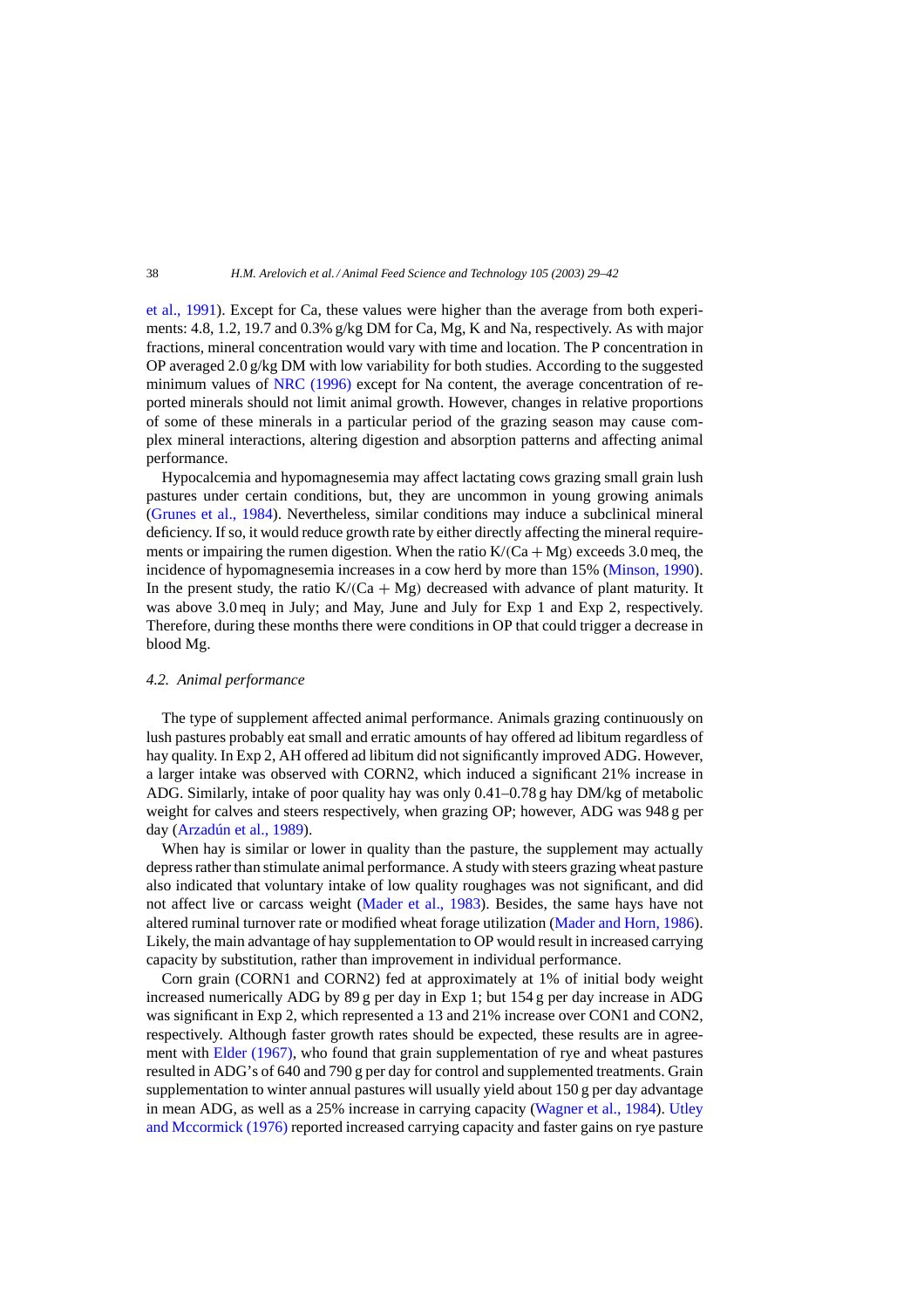with steers that received 1.8% of their body weight as corn or sorghum grain; ADG's were 1340 and 1357 g per day, respectively versus 1058 g per day of control treatment.

Fresh forages on immature stages have low soluble carbohydrate content [\(Weston and](#page-13-0) [Hogan, 1968; Beever, 1984; Elizalde and Santini, 1992\). T](#page-13-0)hen the supply of moderate levels of high energy supplements generally improved animal performance for animals grazing winter annuals ([Wagner et al., 1984\)](#page-13-0). This effect have to be attributed to the additional energy supply and increased total digestible DM intake, since substitution would only be partial. When grains are supplemented to ruminants with highly digestible pastures, expected substitution rates are 60–90 g for each 100 g of grain ([Holmes and Jones, 1964;](#page-12-0) [Gulbransen, 1974\).](#page-12-0)

In our studies, supplementation with readily available carbohydrates have not reduced substantially rumen pH. The animals receiving CORN1 and CORN2 exhibited the lowest pH values, however this trend was not significant. A pH reduction from 6.8 to about 6.0 causes only a moderate depression in fermentation, while decrease below 6.0 causes a severe depression in digestibility, mainly in dietary fiber and protein [\(Hoover and Miller,](#page-12-0) [1991\).](#page-12-0) Then, we have not expected significant changes in digestibility or rumen fermentation patterns because of a decreased pH.

A rumen  $NH_3-N$  level of 5 mg/dl is widely accepted as the minimum concentration at which maximum microbial growth and activity would occur ([Satter and Slyter, 1974\).](#page-13-0) The  $NH<sub>3</sub>-N$  concentration in both experiments was below 5 mg/dl, thus, N availability to rumen microbes may limit fermentation rate. A small but significant increase in ruminal  $NH_3-N$ was noticed in September towards the end of the experimental period. Because CP in OP was critical for high animal performance, the additional CP supply by AH which seems to improve rumen  $NH_3-N$  level, could partially explain the increased trend in ADG for this treatment.

Positive effects of protein supplementation on animal performance is expected with forages of a nutrititive value lower than OP ([Clark et al., 1987; Cecava et al., 1990; Arelovich](#page-12-0) [et al., 1992\).](#page-12-0) However, additional protein ([Beever, 1984\)](#page-12-0) or escape protein fed to animals grazing fresh pastures [\(Minson, 1990\)](#page-13-0) may also produce responses of both biological and economic significance. Indeed, corn gluten meal, a source of escape protein used in Exp 1 (C-GM) increased ADG by 37.5% compared to CON1. Since OP had a lower CP content than expected, this positive response to supplement C-GM may be attributed to improvement in both the ruminal supply of N, as well as dietary amino acids for direct absorption from the small intestine.

In contrast growing steers grazing a high CP wheat pasture, supplied with 908 g per day of a supplement containing escape protein, did not increase ADG compared with a corn supplement [\(Smith et al., 1990\).](#page-13-0) However, total CP supplied by wheat pasture was higher and supplementation level was lower than the corresponding values for Exp 1. Besides, ADG for unsupplemented wheat pasture was 1098 g per day, 64% higher than the 670 g per day observed for CON1 in Exp 1. Wheat and OP were grazed to equivalent maturity stages in both trials; also supplement components were similar; therefore, the different CP content in both pastures would explain the differences in ADG to protein supplementation.

[Van Soest \(1982\)](#page-13-0) suggested that for a diet with intermediate N level, the protein requirement of the animal can be larger than its microbial supply; then, escape protein would improve animal response. Additionally, starch supply increases microbial use of recycled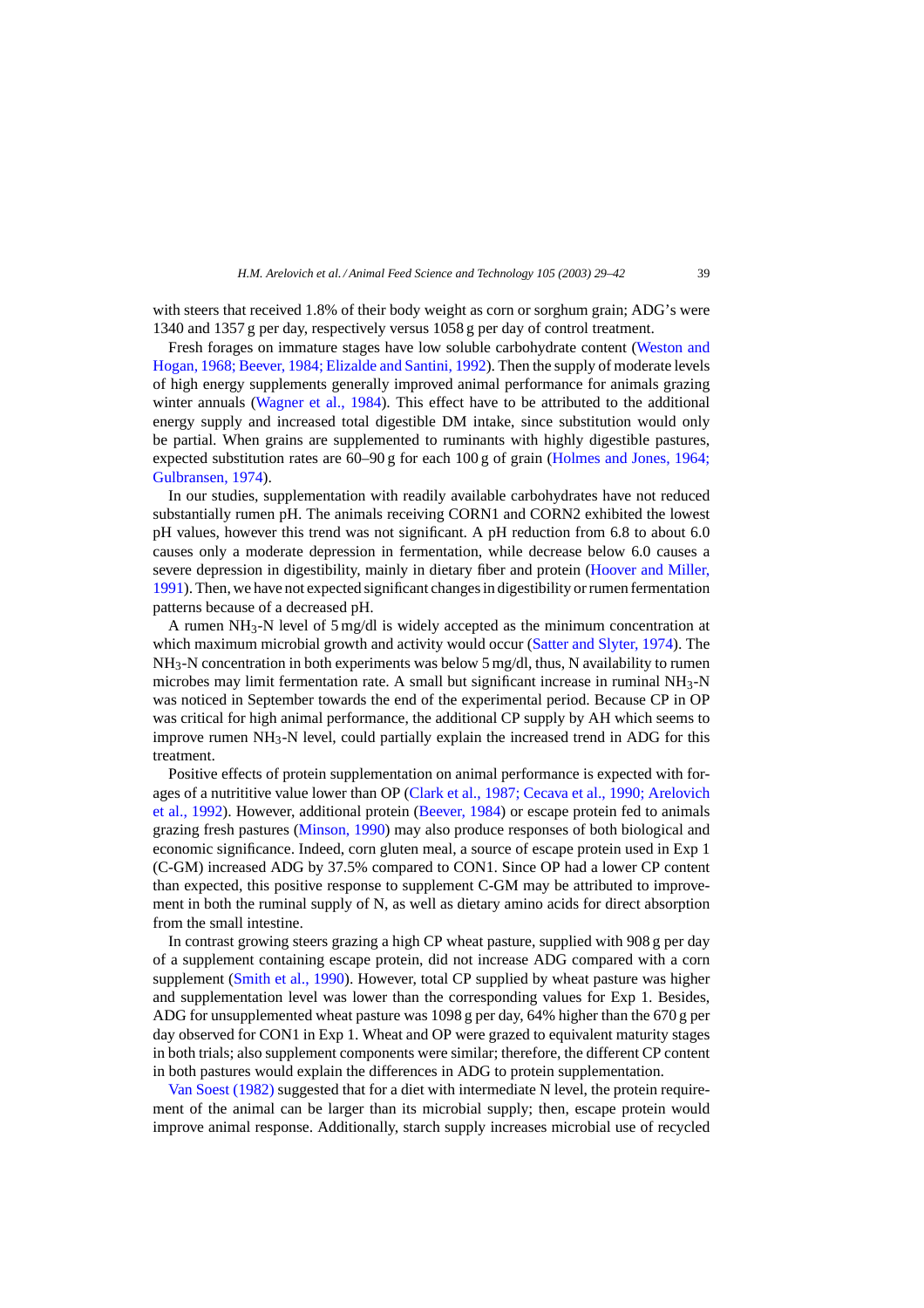urea and microbial protein synthesis. In Exp 1 both supplements (CORN and C-GM) were consumed at the same level and had similar energy density. Therefore, we can conclude that the positive effect of escape protein on animal performance was additive to the energy source of the supplement.

Deficiencies of Ca, Mg, P and K may induce subclinic blood levels, which can decrease growth rate and productivity. According to suggested levels [\(Puls, 1990\)](#page-13-0) most observations in these studies indicated they were variable but adequate. The only relevant observation was the significant decrease in plasma levels of K by sampling date in Exp 2. This decrease is difficult to explain because K levels were high in pasture and similar to those in previous year. In the same experiment a significant decrease of Ca level by date was also found, but within normal range.

For blood Mg, only the CON1 treatment exhibited the lowest mean value in agreement with the lowest Mg content in OP. The high ratio  $K/(Ca + Mg)$  observed at several dates do not appear to influence the Mg blood levels. Any differences detected in blood mineral levels in these studies had neither biological nor practical significance. Increased ADG response to the concentrate supplements showed that energy and protein were the primary constraints in animals grazing OP. Responses to mineral supplementation can only be anticipated when energy or protein supply are not limiting [\(Doyle, 1987\).](#page-12-0)

Wheeler  $(1981)$  stated that ADG may vary between 700 and 1000 g per day for ruminants grazing small grain forages, and other authors reported similar ADG values [\(Wagner et al.,](#page-13-0) [1984; Arzadún et al., 1989\). W](#page-13-0)e observed ADG's within this range of values in these studies. The supply of energy–escape protein supplements would diminish variability between years in beef cattle response when grazing OP.

#### **5. Conclusion**

Chemical composition and herbage mass for OP were different for both experiments. They influence animal productivity between years (CON1 compared to CON2). Hay supply would not substantially affect animal performance. However, ADG can be much improved by feeding concentrates rather than hays to cattle grazing OP. When CP content in OP is limiting to sustain fast growth rates in beef cattle, ADG would be increased by the addition of a escape protein source to energy supplementation. Although not measured, we have also to consider an increased efficiency of protein absorption and utilization with escape protein supply. The type of supplement and supplementation level did not appear to modify to a large extent rumen fermentation or have any major effect on blood mineral levels.

#### **Acknowledgements**

Appreciation is expressed to Consejo Nacional de Investigaciones Científicas y Técnicas (CONICET), Universidad Nacional del Sur (UNS), Estación Experimental de Coronel Suarez at Pasman, Comisión de Investigaciones Científicas de la Provincia de Buenos Aires (CIC) and CERZOS-UNS for assistance to this project. Thanks are also extended to Dr. F.T. McCollum III for his valuable support in the statistical analysis of data.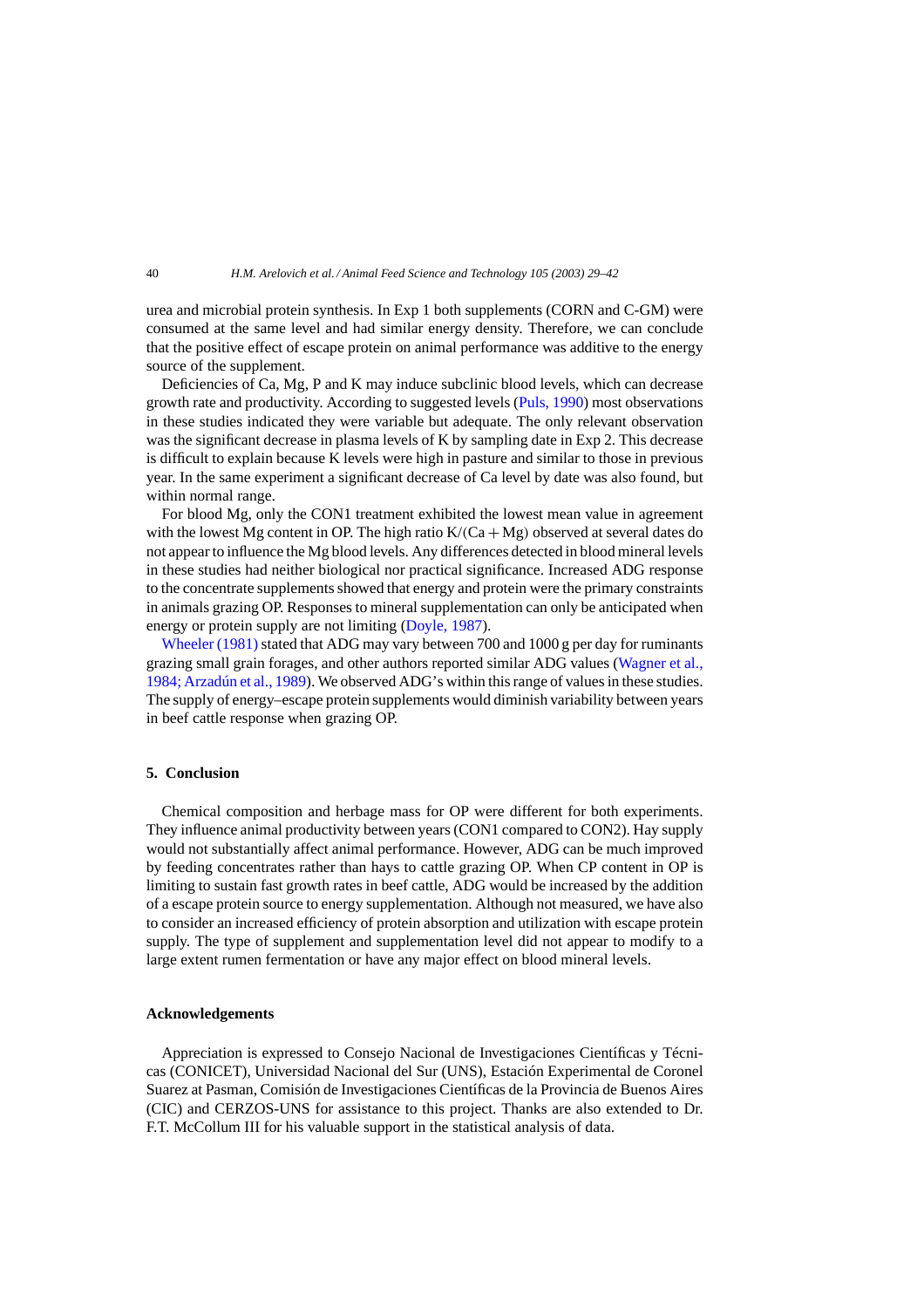## <span id="page-12-0"></span>**References**

- AOAC, 1984. Official Methods of Analysis, 14th ed. Association of Official Analytical Chemists, Washington,  $DC$
- Arelovich, H.M., Laborde, H.E., Villalba, J.J., Amela, M.I., Torrea, M.B., 1992. Effects of nitrogen and energy supplementation on the utilization of low quality weeping lovegrass by calves. Agric. Mediterranea. 122, 123.
- Arelovich, H.M., Arzadún, M.J., Vasquez, M.G., Laborde, H.E., 1999. Estrategias de suplementacion de bovinos a pastoreo sobre verdeos de avena. In: Arelovich, H.M. (Ed.), Trigo doble propósito y verdeos invernales en producción bovina. Misc. Publ., Departamento de Agronomía, Universidad Nacional del Sur, Bahia Blanca, Argentina, pp. 38–55.
- Arzadún, M.J., Arelovich, H.M., Laborde, H.E., Villalba, J.J., Torrea, M.B., 1989. Oats grazing with low quality hay supplement. Rev. Arg. Prod. Anim. 9 (Suppl. 1), 13.
- Beever, D.E., 1984. Utilization of the energy and protein components of forages by ruminants—A United Kingdom Perspective. In: Horn, G.W. (Ed.), National Wheat Pasture Symposium Proceedings. Okla. Agr. Exp. Sta. Pub. MP-115:65.
- Broderick, G.A., Kang, J.H., 1980. Automated simultaneous determination of ammonia and total amino acids in ruminal fluid and in vitro media. J. Dairy Sci. 63, 64.
- Cecava, M.J., Merchen, N.R., Berger, L.L., Fahey Jr., G.C., 1990. Intestinal supply of amino acids in sheep fed alkaline hydrogen peroxide-treated wheat straw-based diets supplemented with soybean meal or combinations of corn gluten meal and blood meal. J. Anim. Sci. 68, 467.
- Cherney, J.H., Marten, G.C., 1982. Small grain crop forage potential. I. Biological and chemical determinants of quality and yield. Crop Sci. 22, 227.
- Clark, J.H., Murphy, M.R., Crooker, B.A., 1987. Supplying the protein needs of dairy cattle from byproduct feeds. J. Dairy Sci. 70, 1092.
- Croy, L.I., 1983. Variety and species effects on forage quantity, forage quality an animal performance. In: Horn, G.W. (Ed.), Proceedings of the National Wheat Pasture Symposium. Okla. Agric. Exp. Sta. Pub. No. MP-115, 23 pp.
- Doyle, P.T., 1987. Supplements other than forages. In: Hacker, J.B., Ternouth, J.H. (Eds.), The Nutrition of Herbivores. Academic Press, Australia, 429 pp.
- Duble, R.L., Lancaster, J.A., Holt, E.C., 1971. Forage characteristics limiting animal performance on warm-season perennial grasses. Agron. J. 63, 795.
- Elder, W.C., 1967. Winter grazing small grains in Oklahoma. Okla. Agric. Exp. Sta. Bull. B-654, 537.
- Elizalde, J.C., Santini, F.J., 1992. Nutritional factors that constrain the body weight gains in beef cattle in autumn–winter period, Balcarce, Argentina. Agric. Exp. Sta. Tech. Bull. No. 104, 3–27.
- Fay, J.P., Cseh, S.B., Orbea, J., 1991. In vitro ruminal digestion of *Avena sativa* and *Paspalum dilatatum* in relation to hypomagnesemia in cattle. J. Anim. Physiol. Anim. Nutr. 65, 1–10.
- Goering, H.K., Van Soest, P.J., 1970. Forage Fiber Analysis: Apparatus, Reagents, Procedures and Some Applications. Agricultural Handbook, US Department of Agriculture, No. 379.
- Grunes, D.L., Hutcheson, D.P., Horn, F.P., Stewart, B.A., Undersander, D.J., 1984. Mineral composition of wheat forage as related to metabolic disorders of ruminants. In: Horn, G.W. (Ed.), Proceedings of the National Wheat Pasture Symposium. Okla. Agric. Exp. Sta. Pub. No. MP-115, 99 pp.
- Gulbransen, B., 1974. Utilization of grain supplements by roughage fed cattle. Proc. Aust. Soc. Anim. Prod. 10, 74.
- Hogan, J.P., Weston, R.H., 1969. The digestion of pasture plants by sheep. III. The digestion of forage oats varying in maturity and in the content of protein and soluble carbohydrate. Aust. J. Agric. Res. 20, 347.
- Holmes, W., Jones, J.G.W., 1964. The efficiency of utilization of fresh grass. J. Br. Grassl. Soc. 19, 119.
- Hoover, W.H., Miller, T.K., 1991. Rumen digestive physiology and microbial ecology. Vet. Clin. N. Am.: Food Anim. Pract. 7, 311.
- Kemp, A., t'Hart, M.L., 1957. Grass tetany in grazing milk cows. Netherland J. Agric. Res. 5, 4.
- Mader, T.L., Horn, G.W., 1986. Low quality roughages for steers grazing wheat pasture. II. Effect of wheat forage intake and utilization. J. Anim. Sci. 62, 1113.
- Mader, T.L., Horn, G.W., Phillips, W.A., Mcnew, R.W., 1983. Low-quality roughages for steers grazing wheat pasture. I. Effect on weight gains and bloat. J. Anim. Sci. 56, 1021.